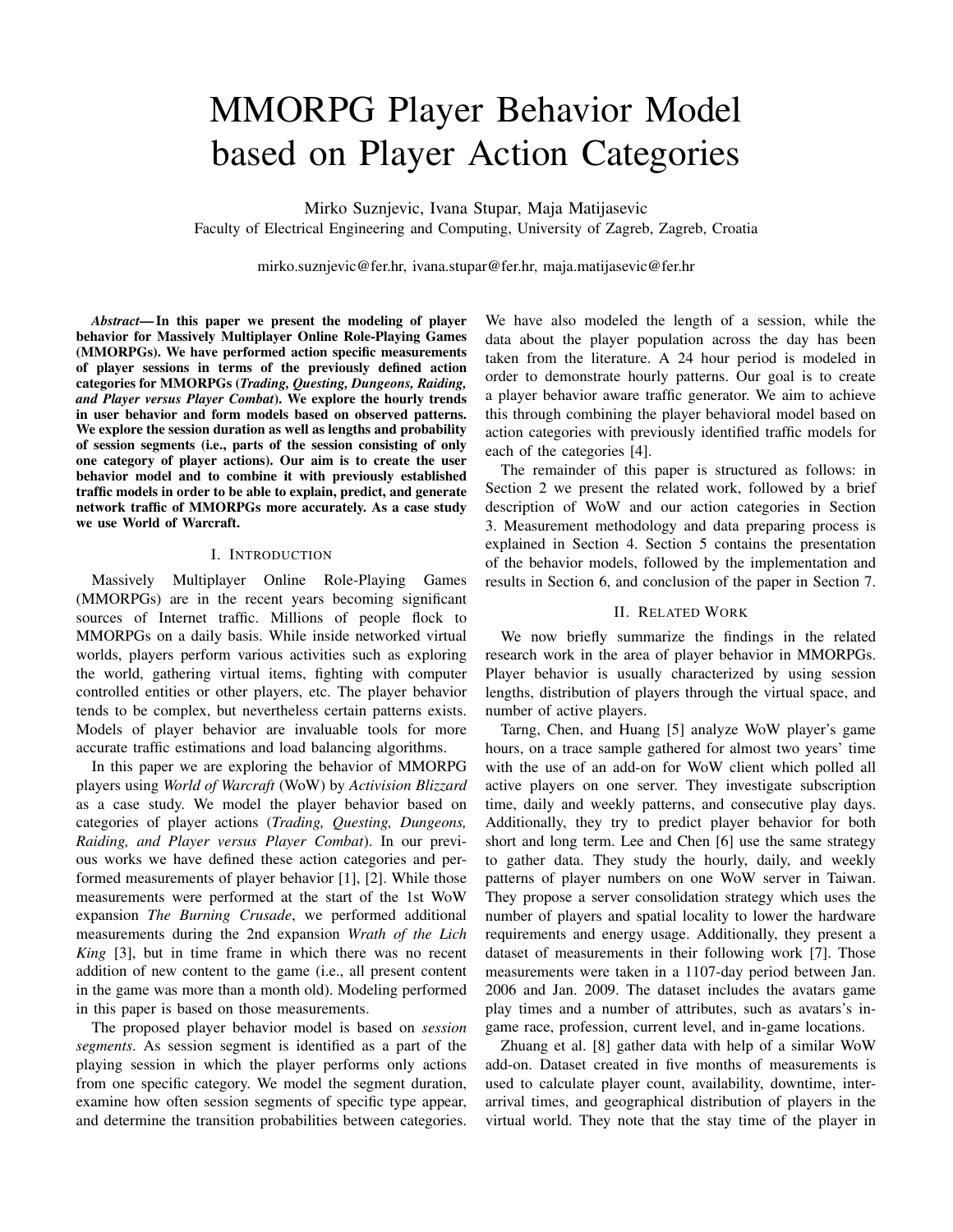certain area of the virtual world depends on the nature of the selected area, which they classify into *Transit*, *City*, and *Quest*.

Pittman and GauthierDickey [9] try to model the virtual populations and behavior of WoW players. They identify four facets needed for a complete model: population changes over time, arrival rates and session duration of players, spatial distribution of players over the virtual world, and movements of players over time. They state that artificial workloads using uniform distribution of players differ significantly from the situation which is observed in their measurements. In their following work [10] they develop behavior models for WoW and *Warhammer Online* (WaR). They prove that models for two MMORPGs with different play styles can be modeled by using a unified set of functions, through modeling session lengths (Weibull distribution), player distribution through zones (Weibull distribution), number of zones visited related to session lengths (linear dependence), time spent in zones (Weibull distribution), and player movement (Log-normal distribution).

Not only WoW is examined, but also other MMORPGs. Feng, Brandt, and Saha [11] study the trace of MMORPG *EVE Online* which was provided to them by *CCP* - the publisher of the game. They focus on examining daily and weekly patterns of player load, growth of player population over time, and impact of adding new content on play time. Also, they try to perform a prediction of the overall workload and prediction of players disinterest in the game.

Social interaction in MMORPGs has been proven to have significant impact on player behavior. Chen and Lei [12] studied player interaction in MMORPG *ShenZhou Online* and stated that social interaction has strong relationship with players' game time.

Kawale, Pal and Srivastava [13] study the problem of player churn in *EverQuest 2*. They propose a modified diffusion model for the social influence on the player, which takes into account player engagement, based on activity patters. They show that their model increases churn prediction accuracy for their dataset when compared with convential diffusion model for the player engagement.

We approach examination of player behavior somewhat differently, as we determine what exactly players are doing in the virtual world and for how long, as opposed to examining the characteristics of overall session time. Our measurements have been taken on the client side of each participating player through our WoW add-on deployed on players' computers [14]. This approach has certain advantages compared to remote monitoring. First, our precision is the highest as compared to the works of others (i.e., 1 second as opposed to 10 and 5 minutes). Second, accuracy is improved since we can exactly determine the actions taken by a specific player regardless of the in-game virtual character.

## III. ACTION CATEGORIES IN WOW

WoW uses a client–server architecture, in which the virtual world is replicated on multiple "shards". A shard is a copy of a part or the whole virtual world, which resides on a specific server. In our modeling we focus on the behavior of players located on a single shard. Based on several key characteristics (e.g., number of actively participating players, dynamics of player input, number of active Non-Player Characters (NPCs) etc.), we have defined following action categories for MMORPGs:

*Trading*: Exchange and creation of virtual goods, between two players directly or through auction system. Single player non combat activity.

*Questing*: Performing different tasks set by NPCs for specific rewards (e.g., experience and virtual goods). Mostly single player activity, but there are also quests which require a group effort. This activity often involves combat.

*Dungeons*: Combat between a small player group and hostile NPCs, in specific instances (i.e., isolated portions of the virtual world which are replicated for each group of players). Instances do not allow interruption or help from players outside the specific group. This is a primary activity for small groups. *Raiding*: Fighting among large, organized group of players and more difficult and complex NPCs. This category is similar to *Dungeons*, but it is larger on all scales. As the complexity of the task increases, so does the value of the prizes, therefore *Raiding* yields the best rewards.

*PvP combat*: Combat between players with very low number or in complete absence of NPCs. Player count may vary significantly from just a few to tens of players.

For more details on action categories specification and properties an interested reader is referred to [1], [2].

#### IV. METHODOLOGY

# *A. Data gathering*

The measurements were done within a student project in which the participating students got extra credit for the course. The task of each student was to involve five or more active WoW players who agreed to participate in this research and install our WoW add-on named WoW Session Activity Logger (WSA-Logger). The total number of players in the survey was 104. No personal data about the participating players other than their age was gathered. This approach for gathering participating players resulted in an (on average) younger player sample than the general population of MMORPG found by Williams et al. [15] (average age 24 compared to average age 33, respectively). Our monitoring period was from May 5, 2009 to June 21, 2009, in a 3.x version of WoW (i.e., expansion "Wrath of the Lich King"). The biggest obstacle met with respect to the use of the with distributing the add-on was the trust of the players who feared for the safety of their accounts.

WSA-Logger creates a log file consisting of the events fired by the WoW API when a certain action is performed in the virtual world. For example, the *Auction House Close* event is fired once the auction interface (used for trading) is closed in the virtual world and the WSA-Logger notes the date, time, and player action type as *Trading*. Timestamps of the events are created with a 1 second precision.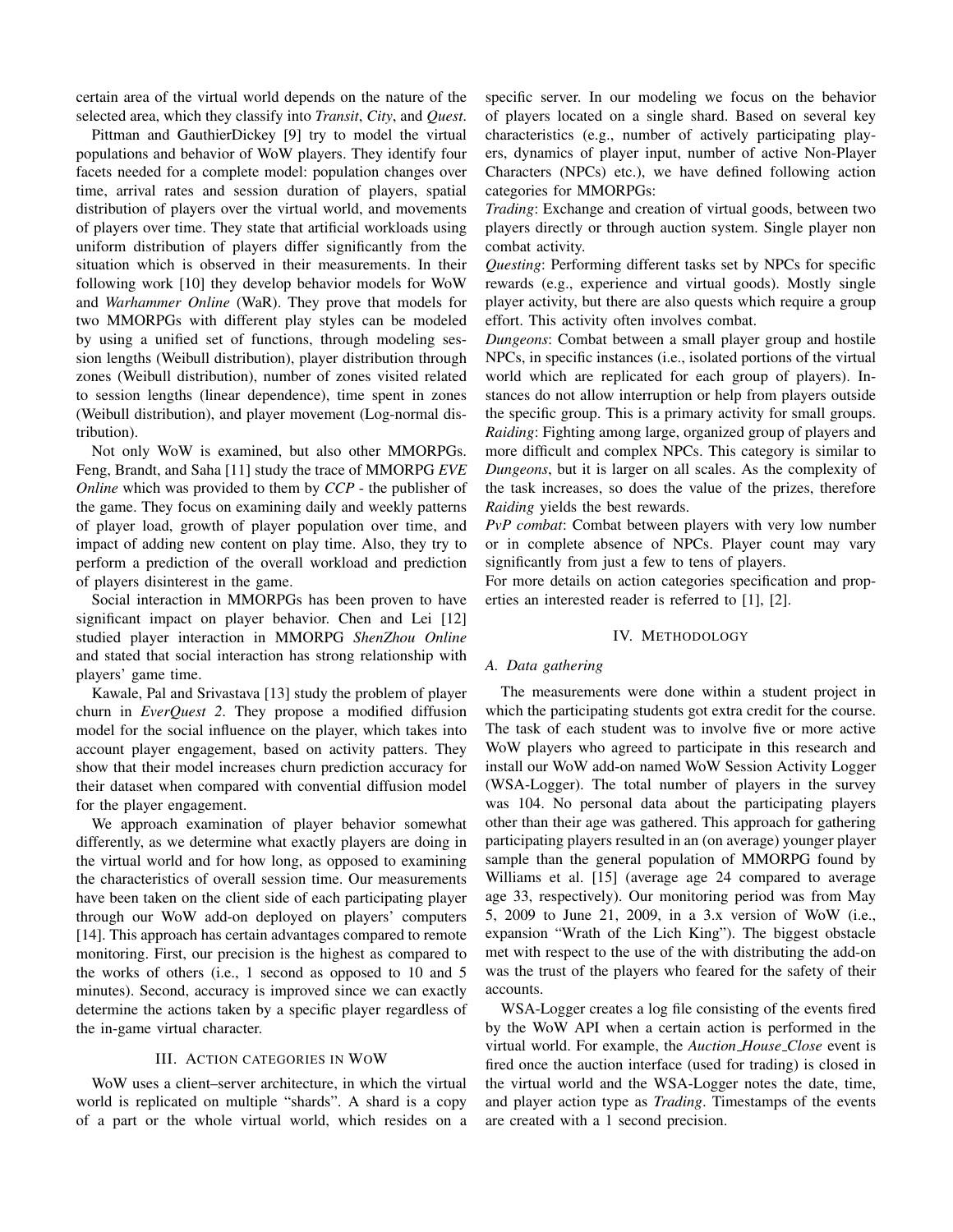## *B. Data analysis, processing, and filtering*

For the analysis of log files created by WSA-Logger, we developed a log file parser in Java. This was needed in order to keep the add-on which runs on players computers, as simple as possible. The timeouts (i.e., time periods in logs with no events fired) longer than 5 minutes are labeled as *Uncategorized*. After the logs were parsed, the data about each session segment, comprising of its start time, end time, player designation, type, and session number were stored into a MySQL database. For the purpose of visualization of the gathered data, an Ajax based web tool was developed, which displays the data characteristics. This tool was used for visual data filtering, for easier identification of any anomalous behavior and outliers in the data. Detailed information about the functionality of WSA-Logger, data gathering, and filtering processes can be found in our previous works [1], [3].

# V. MODEL

We model the player behavior by using Markov chains, distributions of action specific segments durations, distributions of session duration, and number of active players (described through initial player count, and arrival and departure processes). Parameters are calculated for each of the 24 hours in the day to capture a dominant hourly behavior pattern.

#### *A. Player count*

Number of active players on the WoW server has been studied in several related works [8], [6], [9], [10]. We do not repeat the measurement process of the player population during the course of the day, as this subject is well covered in the literature. We model the arrival and departure processes for new players as a *Homogeneous Poisson Process* (HPP) based on results of Chen et. al. [16] who stated that arrival process can be modeled as HPP for each 1-hour interval. While their analysis is done on a different game – *ShenZhou Online*, the authors stated that the results are applicable for other MMORPGs. Also, we model arrival and departure processes with rates for each 10 minutes as the estimation of an hourly rates resulted in higher underestimation of the number of users. For estimating the values of player load, arrival and departure processes we use the dataset provided by Lee et al. [7]. It should be noted that only one faction in WoW is monitored in that dataset (while there are two factions, namely *Alliance* and *Horde*) so for the full server model the rate of arrivals and starting population should be doubled (assuming equal representations of the factions on a given server).

# *B. Session length*

Session length in MMORPGs can be described in two manners, as a *character session* (i.e., duration of presence of specific character in the virtual world), and as a *player session* (i.e., one player's subsequent use of multiple characters). This classification is not always emphasized in the literature which leads to quite different results regarding session duration. Most of the measurements use polling active number of players online which results in description of character sessions [7],



Figure 1: Probability of specific session segments through the hours of the day

[5], [9], while session duration estimates from network traffic measurements [17], [18], as well as our measurements taken on players' computers [3] measure the duration of player session. Additionally, polling measurement approaches can introduce an error as sampling a player base each 10 minutes intervals results in the shortest session time at 10 minutes. The difference resulting from different measurement techniques and different definition of the session is illustrated by Figure 1. The session duration is shorter in our first work [1] as measurements had 1 minute precision (30% of the session are shorter than 5 minutes) and were character based. It should be noted that the player sample in those measurements is very small. Pitman measures character based sessions [10] with a 15 minute sample time, while Svoboda [18] models player sessions based on a traffic trace of a mobile network which have shorter session times compared to wired networks. Longer session times are reported in our previous work [3], as we measure player session with 1 second measurement precision with additional parsing to ignore disconecting. The longest sessions are reported in the work by Kihl et al. [17] in which authors report player session length based on the results of traffic measurements in the wired accsess network. It is clear that character based estimates of session duration are significantly shorter than the real session duration.

We define the (player) session length as the time passed between player login and his logout from the game. If the time between a given players logout and a new login is less than 5 minutes we treat those two subsequent sessions as one session. In this way we identified 5872 player sessions, which comprised 11775 character based sessions.

We assume that the session length also follows a daily pattern, in particular, the sessions in the morning and over the day are lasting shorter than the sessions in the evening. This assumption is based on the measurements performed in our previous work [3], in which we noted that *Raiding*, an action category with the longest average duration shows a strong daily pattern with high rise in the evening, corresponding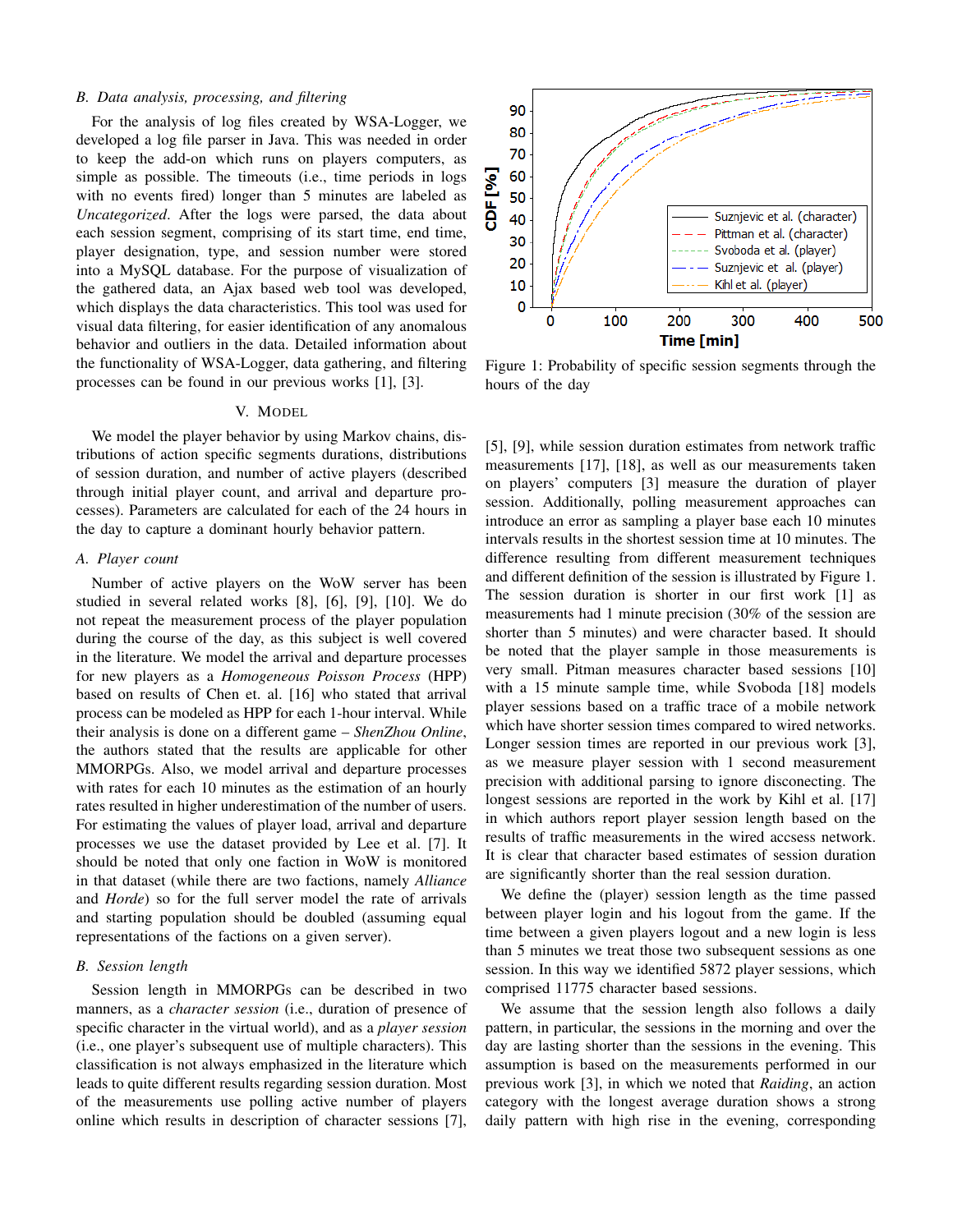with the availability of the average player. As it was noted by Williams et al. [15], average age of the MMORPG player is 33, as opposed to the common misconception that mostly teenagers play MMORPGs, so most of the players follow a daily routine of work or school over day which results in their availability in the late afternoon/evening.

In order to identify the underlying distribution we used the least-squares method. Previous works [10], [18], identified that session lengths conform to Weibull distribution, and we confirm those results. We also prove that session lengths are heavily dependent on the time of the day. In Figure 2 the Cumulative Distribution Functions (CDFs) of the sessions started between 1:00-2:00 and 19:00-20:00 are shown. Due to the space constraints, we do not present models for every hour, but only for two selected time frames between 1:00- 2:00 and 19:00-20:00. Sessions started in the evening are on average a lot longer than sessions started late in the night. Also, sessions started in the evening do not conform so well to the Weibull distribution as those started later in the night.

The models for session length are as follows.

• For sessions started between 1:00 and 2:00:

$$
f(x) = 61.8 * (-ln(x)^{(1/0.9327)})
$$

• For sessions started between 19:00 and 20:00:  $f(x) = 155.7 * (-ln(x)^{(1/0.9414)})$ 

where x is uniformly distributed random variable  $0 = \lt$  $x = < 1$ .

# *C. Session segment probability*

Player behavior in terms of specific action categories shows a strong daily pattern due to availability of an average player [1], [3]. Probability of a segment of specific action category appearing during the day presented in Figure 3. The obvious trend is that group based activities (*Raiding* and *Dungeons*) have a raising trend from morning towards the evening, while *Questing* as a main single player activity has a decreasing trend. *Trading* and *PvP Combat* have more or less the same percentage of segments during the day. To explain this further we must understand the "battlegrounds" system in WoW. Players enlist for the battle and the game system automatically creates a player group consisting of random players which might even not be from the same server. In this way battles are always accessible, and players do not have to organize themselves as they have to for *Raiding*. A similar system was introduced recently for the *Dungeons* category, (after our measurements were performed). As we plan to perform additional measurements in order to validate our model, we expect that due to this change, the *Dungeons* will show the trend similar to that of *PvP Combat*. Also, our estimate is that *PvP Combat* will show a trend similar to *Raiding* as recently rated battlegrounds have been introduced, in which organized (i.e., not randomly assembled) groups of players compete in order to achieve higher ranks on the player scoreboards.

In order to model the player behavior throughout the day we construct a first order Markov chains for each hour of the day as we assume that the next action is only dependent on the previous action (e.g., after a dungeon or a raid, it is typical for a player to go sell items he/she does not need, or upgrade the newly obtained ones). In Figure 4 transition probabilities between states for hour 20:00-21:00 are depicted. Each action category is modeled as a single state of the Markov chain and is marked with its starting letter. Transitions with probabilities lower than 2% are not shown in order to simplify the figure.

#### *D. Session segment length*

In the next step we investigate to which distributions the length of action specific segments conforms, and whether the time of the day has an influence onto the length of the specific segment. Through inspecting CDFs of hour specific segments we conclude that *Questing* and *Trading* segment durations are not significantly dependent of the time of the day (i.e., differences between values of the CDF for different parts of the day were within 10%). *PvP Combat* has more differentiated CDFs, similar to *Dungeons*, but still the differences amongst hours of the day are rather small (i.e., different values of CDF within 20%). Based on this information we decided to



Figure 2: CDFs with Weibull fits of the session length started at specific hour (19:00-20:00 and 1:00-2:00)



Figure 3: Probability of specific session segments though hours of the day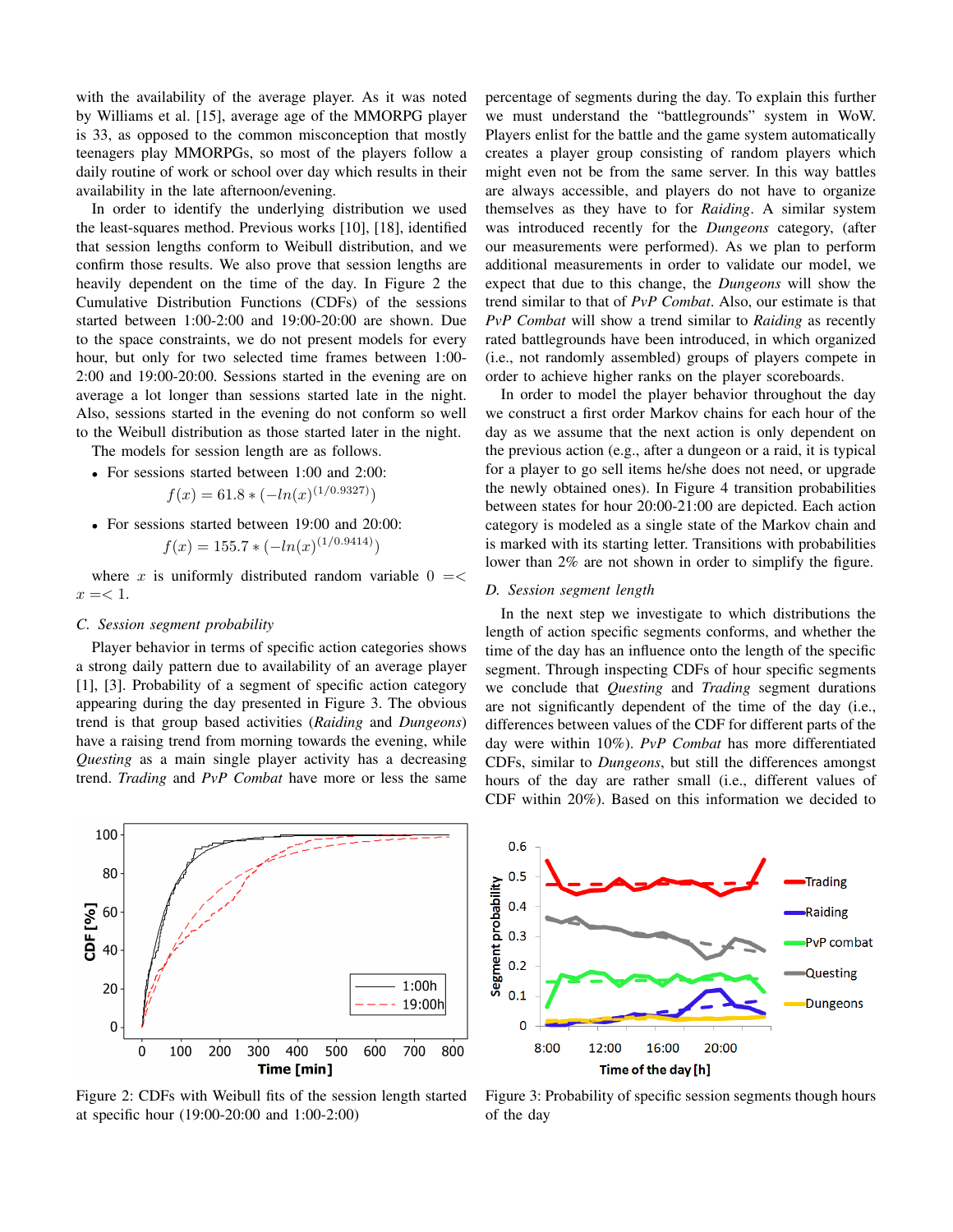

Figure 4: Transition probabilities between states in hour 20:00- 21:00 (Q–Questing, P–PvP Combat, R–Raiding etc.)

model session segments of those four action categories as independent of the time of the day. The segments durations models are provided in Table I with the values goodness of fit tests (Anderson Darling statistic and the P-value). The P-Values are showing that even the best fits are not closely following the empirical distribution but it should be noted that these tests are biased for large messy datasets [19]. To graphically describe goodness of fit we plot the empirical dataset and the fit on Figure 5.

On the other hand, *Raiding* shows significant differences in the CDF based on the time of the day. It is noted that the longest sessions are in the evening, when players can afford long uninterrupted time periods (e.g., some *Raiding* sessions span few hours). We decided to model *Raiding* segments' duration with five different distributions based on the time, one for the hours 18:00-19:00, 19:00-20:00, 20:00-21:00, 21:00- 22:00, and one distribution for the remainder of the day. Also, those distributions proved to be harder to model, so modeling with split distributions is applied with a limit at 7500 seconds. Models for *Raiding* segment duration are depicted in Table II.

#### VI. IMPLEMENTATION AND RESULTS

We developed a tool in Java for simulating user behavior. Input parameters are initial player count, arrival and departure processes, session segment length, and session segment probabilities. These parameters are specified in the input XML file. The simulation may run on daily and weekly time basis based on the provided input data. Simulation can be run in real time, or in simulated time which can be accelerated up to 1500 times. Each player is represented by an individual thread,

TABLE I: Session segment duration models

|            | Fit     | Shape/Loc. | Scale   | AD    |           |
|------------|---------|------------|---------|-------|-----------|
| Trading    | Weibull | 0.69       | 190.98  | 14.70 | ${<}0.01$ |
| Questing   | Weibull | 0.66       | 440.01  | 59.93 | ${<}0.01$ |
| $PvP$ Com. | Weibull | 0.61       | 603.57  | 28.23 | < 0.01    |
| Dungeons   | LEV     | 1321.42    | 1116.00 | 4.80  | <0.01     |



Figure 5: Fits of Questing, Trading, and PvP Combat

so the arrival of new players to the system is simulated by creating new threads according to defined HPP. The sequence of user's activities during a session is a result of the Markov chain model described in Section 5. The progress of the simulation can be observed on a graphical user interface through a dynamically plotted graph showing the number of active players (y axis) in the specific moment (x axis) of the simulation. The output of the simulator consists of three log files containing data about player session lengths, the number of active players in the system (taken every ten minutes in simulated time) and data about simulation progress (timestamps for every action of arriving and departing user, as well as timestamps marking a transition of user to a new action category). The simulator also concurrently outputs player identifier, action category the player is entering, and the duration of the new segment. These output parameters are generated during the simulation after users change their state (i.e., enter a new session segment). Thus, the simulator can be used to feed data to other tools (e.g., for traffic generation, or server load simulation).

In order to compare the results of the simulation with the dataset by Lee et al. [7] on which the model is based, we plot the average number of users in the dataset over the results of the simulation for 1 day (in Figure 6). The simulation tends to slightly underestimate the number of users, but captures the main trends such as high decline in the late night, slow increase of players in the morning, and a steep increase in the evening.

TABLE II: Raiding models for different hours of the days

| Hour      | Data    | Fit      | Shape/Loc. | Scale   | AD    | P-value |
|-----------|---------|----------|------------|---------|-------|---------|
| 18-19     | 42%     | Weibull  | 1.175      | 2513    | 0.405 | > 0.250 |
|           | 58%     | Weibull  | 6.110      | 15306.5 | 1.722 | < 0.010 |
| 19-20     | 44%     | Weibull  | 1.121      | 2583.76 | 0.663 | 0.085   |
|           | 56%     | Lognorm. | 9.4173     | 0.227   | 1.016 | 0.011   |
| $20 - 21$ | 42%     | Weibull  | 1.279      | 3303.08 | 1.18  | < 0.010 |
|           | 58%     | Lognorm. | 9.287      | 0.19762 | 0.768 | 0.045   |
| $21 - 22$ | 100%    | Weibull  | 1.368      | 6476.70 | 0.625 | 0.102   |
| $22 - 18$ | $100\%$ | Weibull  | 1.046      | 2786.5  | 5.209 | < 0.010 |